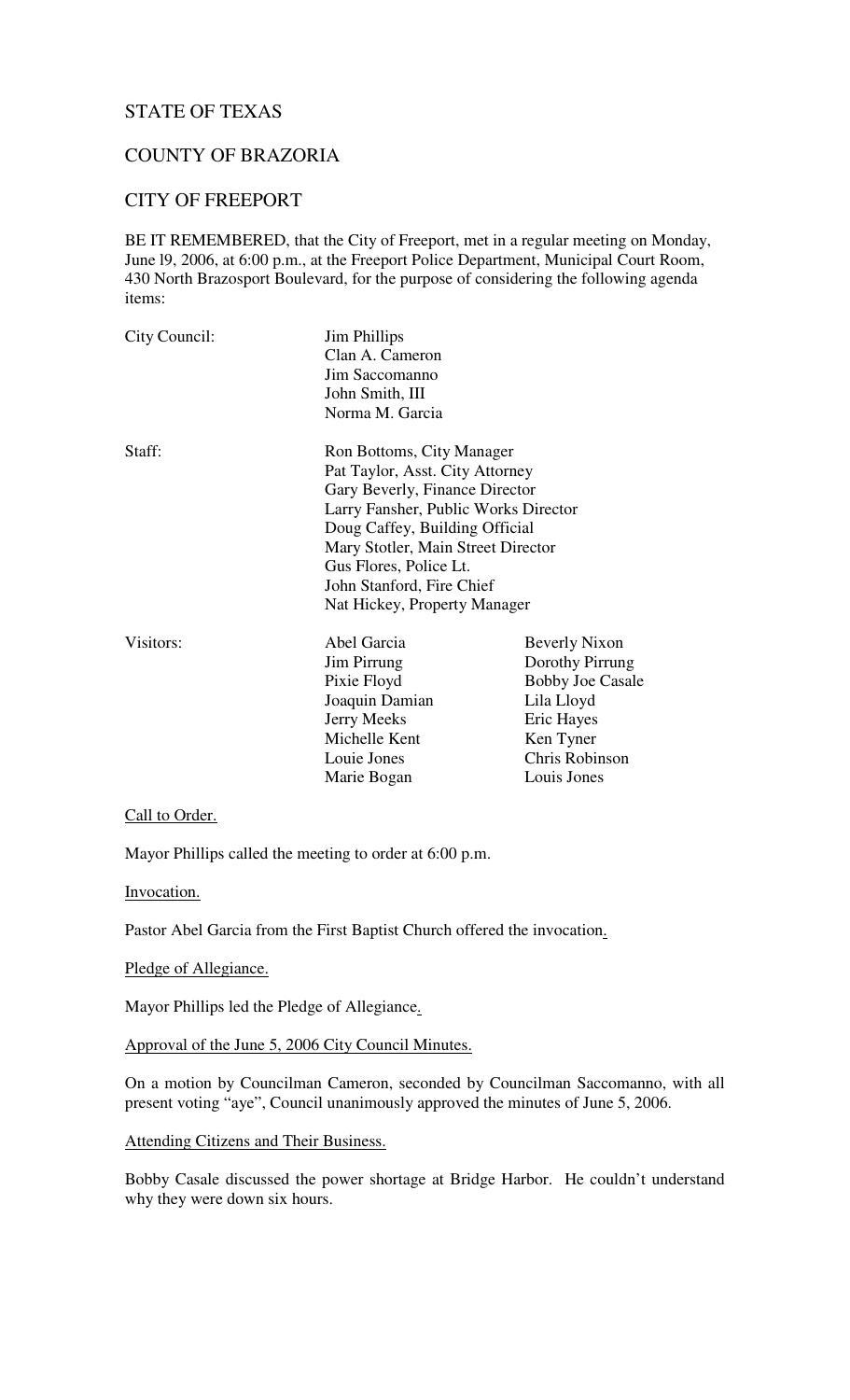Joaquin Damian of 915 W. 7<sup>th</sup> Street, has been trying to get service to a house he plans to acquire. He has rewired the house, and it has passed inspection. He has waited ten days, but CenterPoint is waiting for an approval from the City. He says he cannot put up with this. Then its one fee on top of another. He also complained about the traffic light at Velasco and Ave. A. He thanked Chief Pynes for his efforts on the noise ordinance.

Consideration of the approval of Resolution No. 2006-2108 granting a Tax Abatement agreement to Thomas and Juana Gallardo for 1631 W. 4<sup>th</sup> Street.

On a motion by Councilman Cameron, seconded by Councilman Smith, with all present voting "aye", Council approved Resolution No. 2006-2108 granting a Tax Abatement agreement to Thomas and Juana Gallardo for 1631 W. 4<sup>th</sup> St.

Consideration of the approval of Resolution No. 2006-2109 reappointing Robert Leffingwell to the Planning Commission of said City.

On a motion by Councilman Saccomanno, seconded by Councilman Smith, with all present voting 4 to 1, Council approved Resolution No. 2006-2109 reappointing Robert Leffingwell to the Planning Commission of said City. Councilman Cameron opposed.

Consideration of the approval of Resolution No. 2006-2110 appointing Michelle Kent to the Planning Commission of said City.

On a motion by Councilman Smith, seconded by Councilman Saccomanno, with all presenting voting 4 to l, Council approved Resolution No. 2006-2110 appointing Michelle Kent to the Planning Commission of said City. Councilman Cameron opposed.

Consideration of the approval of Resolution No. 2006-2111 reappointing Rita Angel Cundieff and Laverne Siemers to the Library Board of said City.

On a motion by Councilman Smith, seconded by Councilman Saccomanno, with all present voting 4 to 1, Council approved Resolution No. 2006-2111 reappointing Rita Angel Cundieff and Laverne Siemers to the Library Board of said City. Councilman Cameron opposed.

Consideration of the approval of Resolution No. 2006-2112 reappointing Charles O.Lloyd to the Historical Commission of said City.

On a motion by Councilman Saccomanno, seconded by Councilman Smith, with all present voting 4 to l, Council approved Resolution No. 2006-2112 reappointing Charles O. Lloyd to the Historical Commission of said City. Councilman Cameron opposed.

Consideration of the approval of Resolution No. 2006-2113 reappointing Roddy Mohler, Hallard Fields and Raul Ramirez to the Board of Adjustments Board of said City.

On a motion by Councilman Smith, seconded by Councilman Saccomanno, with all present voting 4 to 1, Council approved Resolution No. 2006-2113 reappointing Roddy Mohler, Hallard Fields and Raul Ramirez to the Board of Adjustments Board of said City. Councilman Cameron opposed.

Consideration of the approval of Resolution No. 2006-2114 reappointing John F. Schults, and Fred Bolton to the Urban Renewal Board of said City.

On a motion by Councilman Saccomanno, seconded by Councilwoman Garcia, with all present voting 4 to 1, Council approved Resolution No. 2006-2114 reappointing John F. Schults, and Fred Bolton to the Urban Renewal Board of said City. Councilman Cameron opposed.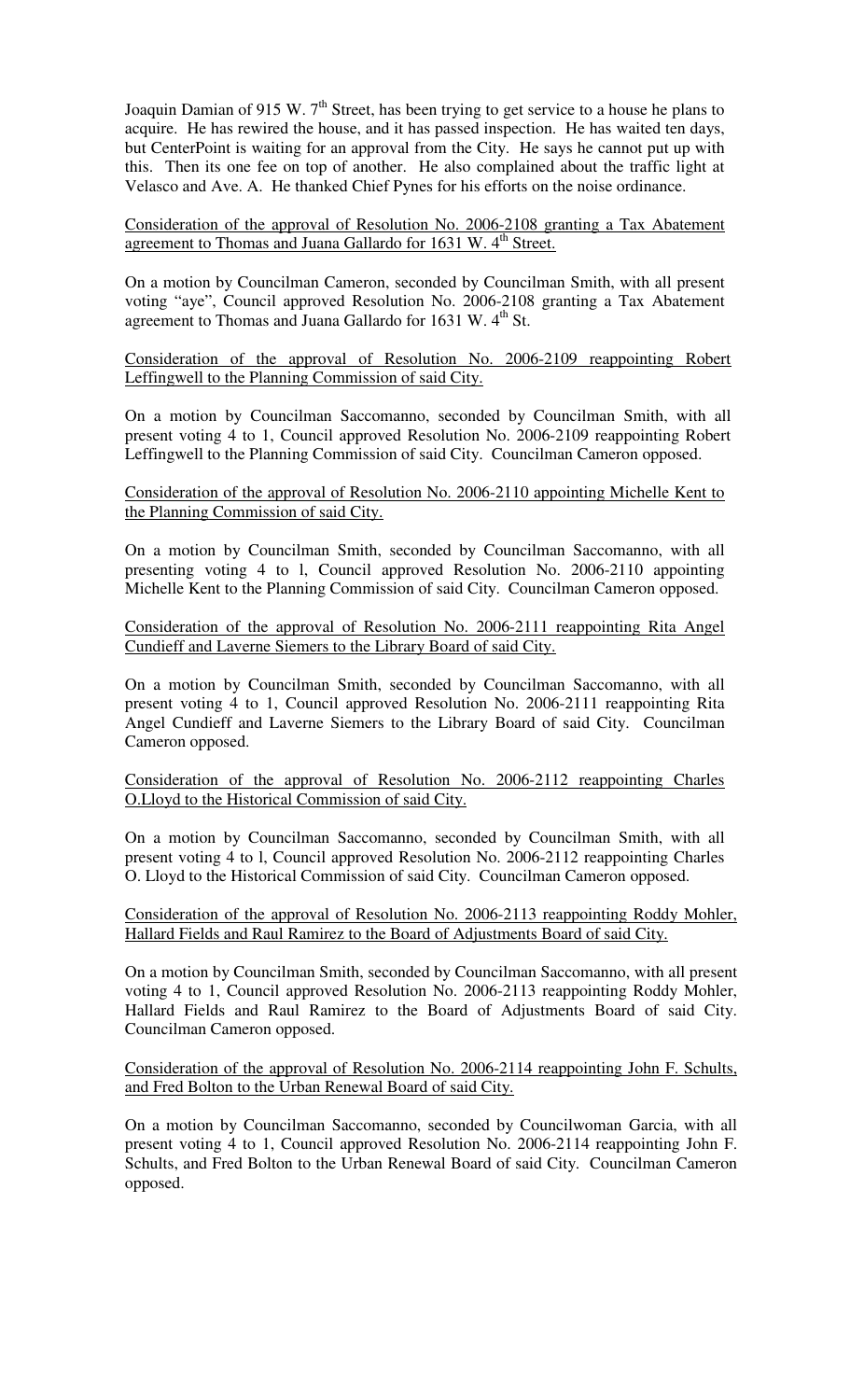Consideration of the approval of Resolution No. 2006-2115 reappointing Pauline Burton, Jo Ann Fields, and Carol Rangel to the Beautification/Park/Recreation Committee of said City.

On a motion by Councilman Smith, seconded by Councilman Saccomanno, with all present voting 4 to 1, Council approved Resolution No. 2006-2115 reappointing Pauline Burton, Jo Ann Fields, and Carol Rangel to the Beautification/Parks/Recreation Committee of said City. Councilman Cameron opposed.

Consideration of the approval of Resolution No. 2006-2116 reappointing Jacque Cundieff, Norma M. Garcia and Ronald Theriot to the Economic Development Corporation of said City.

On a motion by Councilman Saccomanno, seconded by Councilman Smith, with all present voting 4 to l, Council approved Resolution No. 2006-2116 reappointing Jacque Cundieff, Norma M. Garcia and Ronald Theriot to the Economic Development Corporation of said City. Councilman Cameron opposed.

Consideration of the approval of Resolution No. 2006-2117 reappointing Carol Rangel, Jim Pirrung, Dorothy Pirrung, and Mazie Mack to the Senior Citizens Commission of said City.

On a motion by Councilman Smith, seconded by Councilman Saccomanno, with all present voting 4 to 1, Council approved Resolution No. 2006-2117 reappointing Carol Rangel, Jim Pirrung, Dorothy Pirrung and Mazie Mack to the Senior Citizens Commission of said City. Councilman Cameron opposed.

Consideration of the approval of purchasing Tract 4, S.F. Austin Abstract No. 33, Freeport Townsite, located behind 1130 West 2<sup>nd</sup> Street on the West side of Velasco Bridge.

On a motion by Councilman Saccomanno, seconded by Councilman Smith, with all present voting 4 to l, Council approved Mr. Bottoms recommendation to purchase Tract 4, S.F. Austin, Abstract No. 33, Freeport Townsite, located behind 1130 West 2nd Street on the West side of Velasco Bridge for \$100,000. Councilman Cameron opposed.

Consideration of the approval of a request from the Freeport Host Lions Club to waive the vendor permits for the 59th annual Fishing Fiesta on June 28 thru July 2, 2006 at the Freeport Municipal Park.

On a motion by Councilman Cameron, seconded by Councilman Smith, with all present voting "aye", Council unanimously approved a request from the Freeport Host Lions Club to waive the vendor permits for the 59th annual Fishing Fiesta on June  $28<sup>th</sup>$  thru July 2, 2006 at the Freeport Municipal Park.

#### Elected Official Report

Councilman Saccomanno attended the Main Street meeting on June 6, 2006. The main thrust was the planning of the Summertime Blues Festival for September 1, 2, and 3, 2006. Discussed starting a support group; Preservation Committee and Friends of Main Street.

Mayor Phillips attended a SPCA board meeting. He reported that the Executive Director, Tracy Copeland has resigned. She will be returning to work at Dow's Community Relations Department. The Brazoria County Cities Association meeting will be hosted by the City of Manvel on June 21, 2006. He attended an Appraisal District informational forum hosted by the Chamber of Commerce on June l4, 2006 at the Lake Jackson Civic Center. Also waiting on a membership survey from the Economic Development Alliance.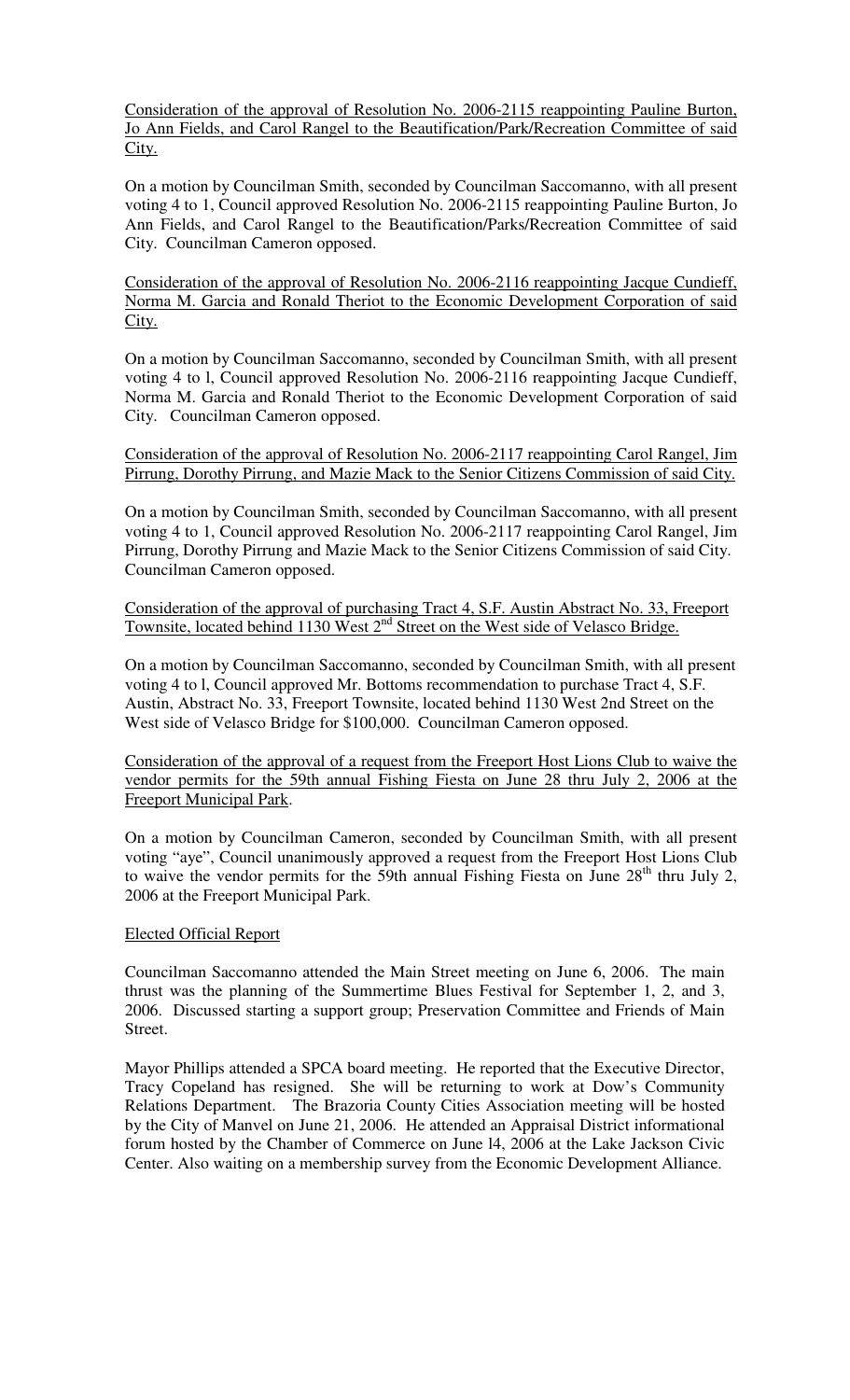## **Work Session**

### Administration Report

Mr. Bottoms is busy preparing the budget and getting budget input. The City has been asked to participate in a transportation study for Southern Brazoria County. The City's share would be \$900. The City of Clute sent letters asking for volunteers to participate in the Mosquito Festival contests. The marina developer plans to have boats in the water by spring, hopes to be at the Houston Boat Show promoting the marina.

Jerry Meeks crew out working on Old River Street. Replacing a 6'' water main on South Front Street.

Mary Stotler working on a Preservation Overlay District. Getting donations for the Summertime Blues Festival. Three bands are scheduled to play at the festival. Three bands are scheduled to play at the festival. McDonalds has a large red shoe to enter the parade, and working on the triathlon route.

Gus Flores busy filling patrol vacancies at the Police Department. Also getting positive feedback on Noise Ordinance.

Larry Fansher reported Public Works Department busy working with Safety Town at Freeport Intermediate School. Cleaning RiverPlace facility, Riverside Park, and aggressively spraying for mosquito's outbreak. Preparing and spraying Freeport Municipal Park for the Fishing Fiesta coming June 28 thru July 2, 2006. Riverside Park is hosting Little League tournament on June 26, 27, 28, 2006. City and county crews doing roadwork on Old River Street, Munson, and North Ave. G., moving towards Freeport side. Demolition continues at the old Freeport Intermediate School.

Doug Caffey, reported that Freeport Oaks Apartments are in up and running. He received 4 new house plans. School inspections continue and Port Freeport is expanding requiring inspections.

John Stanford has scheduled July l5, 2006 for employee testing. Also participating in Safety Town and reviewing ordinances, some private ambulance do not meet criteria.

Gary Beverly working on budget figures.

Discussion concerning appointing qualified person(s) on the following boards and commissions.

- Planning Commission
- Library Board
- Freeport Historical Commission
- Board of Adjustment
- Urban Renewal Board
- Beautification/Parks & Recreation Committee
- Economic Development Corp.
- Main Street Advisory Board
- Senior Citizens Commission

Review applications for committees/boards.

Discussion concerning the renewal franchise agreement with CenterPoint Energy.

Mr. Bottoms discussed the franchise agreement with the city that will expire in May 2008. The City of Freeport did join the coalition of cities to intervene in the rate case of CenterPoint. CenterPoint has recovered about 100 million, would like the cities to recover some of these funds.